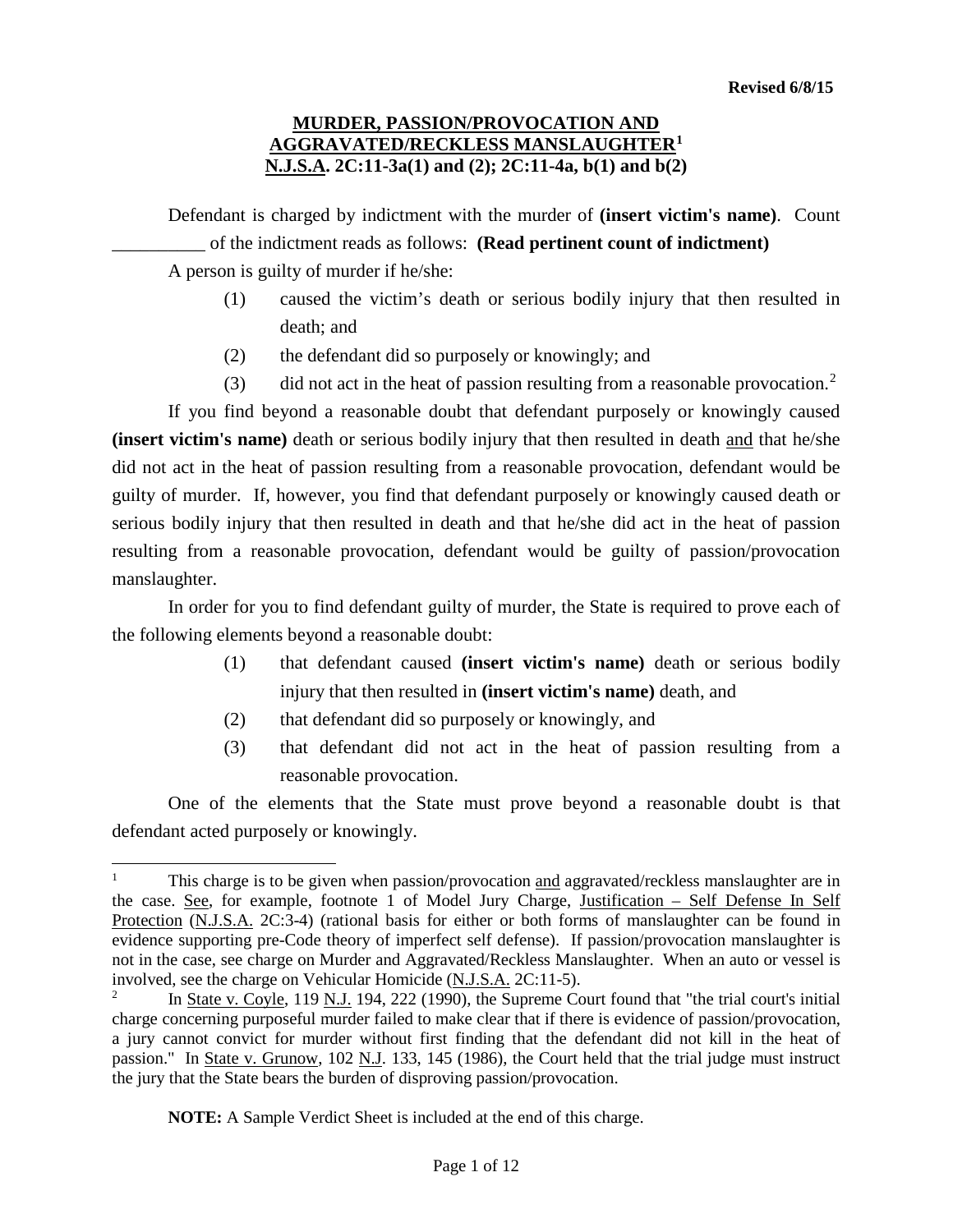A person acts purposely when it is the person's conscious object to cause death or serious bodily injury resulting in death. $3$ 

A person acts knowingly when the person is aware that it is practically certain that his/her conduct will cause death or serious bodily injury resulting in death.<sup>[4](#page-1-1)</sup>

The nature of the purpose or knowledge with which defendant acted toward **(insert victim's name)** is a question of fact for you the jury to decide. Purpose and knowledge are conditions of the mind which cannot be seen and can only be determined by inferences from conduct, words or acts. It is not necessary for the State to produce a witness or witnesses who could testify that defendant stated, for example, that his/her purpose was to cause death or serious bodily injury resulting in death; or that he/she knew that his/her conduct would cause death or serious bodily injury resulting in death. It is within your power to find that proof of purpose or knowledge has been furnished beyond a reasonable doubt by inferences which may arise from the nature of the acts and the surrounding circumstances. Such things as the place where the acts occurred, the weapon used, the location, number and nature of wounds inflicted, and all that was done or said by defendant preceding, connected with, and immediately succeeding the events leading to the death of **(insert victim's name)** are among the circumstances to be considered.

Although the State must prove that defendant acted either purposely or knowingly, the State is not required to prove a motive. If the State has proved the essential elements of the offense beyond a reasonable doubt, defendant must be found guilty of that offense regardless of defendant's motive or lack of a motive. If the State, however, has proved a motive, you may consider that insofar as it gives meaning to other circumstances.<sup>[5](#page-1-2)</sup> On the other hand, you may consider the absence of motive in weighing whether or not defendant is guilty of the crime charged.

## **[Charge where appropriate]**

The use of a deadly weapon, such as (describe the deadly weapon used) in itself would permit you to draw an inference that defendant's purpose was to take life or cause serious bodily injury resulting in death.<sup>[6](#page-1-3)</sup> A deadly weapon is any firearm or other weapon, device, instrument, material or substance, which in the manner it is used or is intended to be used, is known to be

<span id="page-1-0"></span> $\frac{3}{4}$  N.J.S.A. 2C:2-2b(1).

<span id="page-1-1"></span> $\frac{4}{5}$  N.J.S.A. 2C:2-2b(2).

<span id="page-1-2"></span>State v. Beard, 16 N.J. 50, 60 (1954).

<span id="page-1-3"></span><sup>6</sup> State v. Martini, 131 N.J. 176, 269-74 (1993). Note that while the jury is permitted to draw the inference from defendant's use of a deadly weapon, it may not draw such an inference from the commission of the homicide itself. State v. Chavies, 345 N.J. Super. 254, 267-68 (App. Div. 2001).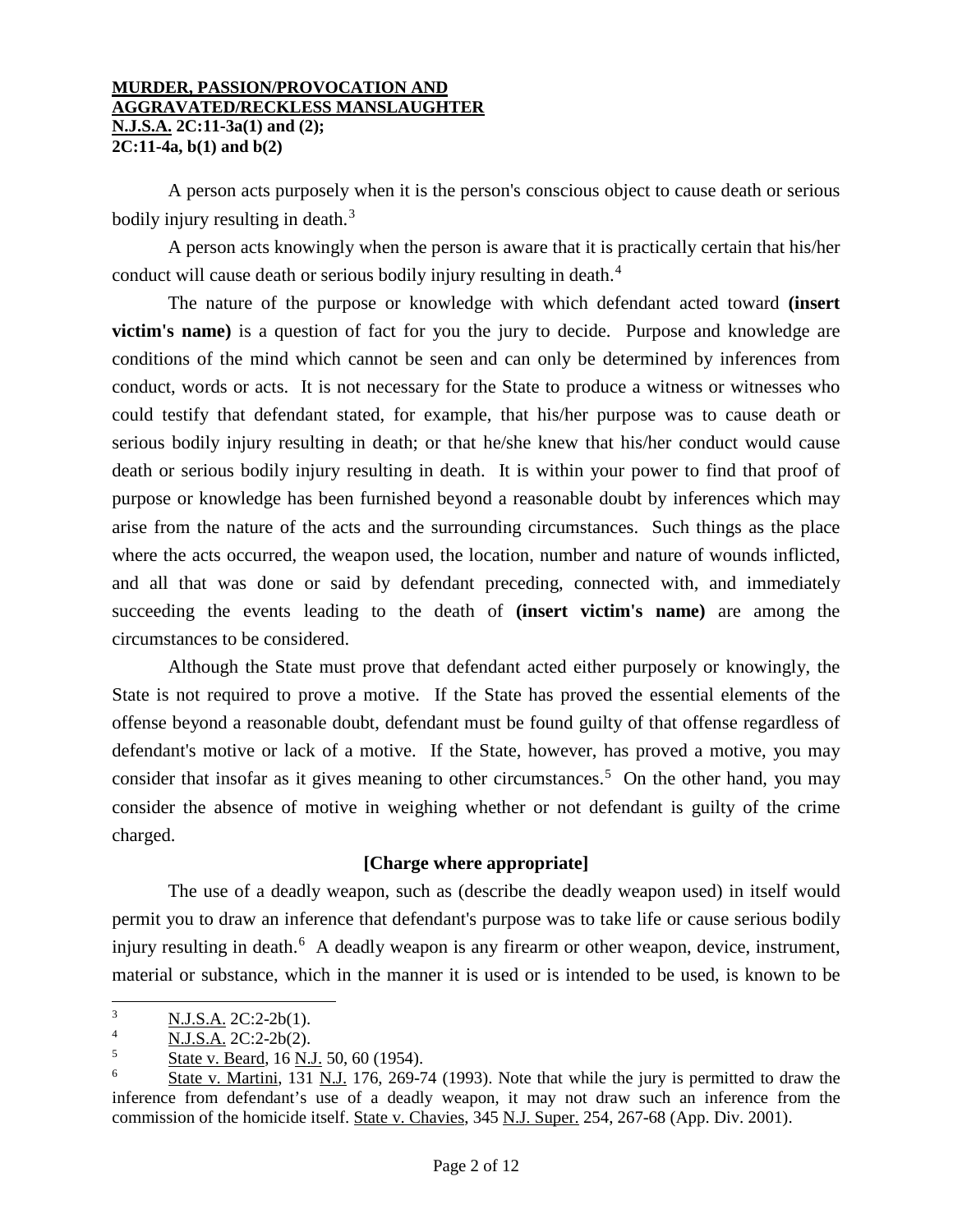capable of producing death or serious bodily injury.<sup>[7](#page-2-0)</sup> In your deliberations you may consider the weapon used and the manner and circumstances of the killing, and if you are satisfied beyond a reasonable doubt that defendant (shot) (stabbed) and killed **(insert victim's name)** with a (gun) (knife) you may draw an inference from the weapon used, that is, the (gun) (knife), and from the manner and circumstances of the killing, as to defendant's purpose or knowledge.

## **[Charge in all cases]**

Another element that the State must prove beyond a reasonable doubt is that defendant caused **(insert victim's name)** death or serious bodily injury that then resulted in death.

As I previously advised you, in order to convict defendant of murder, the State must prove beyond a reasonable doubt that defendant either purposely or knowingly caused the victim's death or serious bodily injury resulting in death. In that regard, "serious bodily injury" means bodily injury that creates a substantial risk of death. A substantial risk of death exists where it is highly probable that the injury will result in death.<sup>[8](#page-2-1)</sup>

In order for you to find defendant guilty of purposeful serious bodily injury murder, the State must prove beyond a reasonable doubt that it was defendant's conscious object to cause serious bodily injury that then resulted in the victim's death; that defendant knew that the injury created a substantial risk of death; and that it was highly probable that death would result. In order for you to find defendant guilty of knowing serious bodily injury murder, the State must prove beyond a reasonable doubt that defendant was aware that it was practically certain that his/her conduct would cause serious bodily injury that then resulted in the victim's death; that defendant knew that the injury created a substantial risk of death; and that it was highly probable that death would result.

# **(If causal relationship between conduct and result is not an issue, charge the following paragraph)**

Whether the killing is committed purposely or knowingly, causing death or serious bodily injury resulting in death must be within the design or contemplation of defendant.

# **(If causal relationship between conduct and result is an issue, charge the following[9](#page-2-2))**

Causation has a special meaning under the law. To establish causation, the State must prove two elements, each beyond a reasonable doubt:

First, that but for defendant's conduct, **(insert victim's name)** would not have died.

<span id="page-2-0"></span> $\frac{7}{8}$  N.J.S.A. 2C:11-1c.

<span id="page-2-1"></span><sup>8</sup> N.J.S.A. 2C:11-1b; State v. Cruz, 163 N.J. 403 (2000).

<span id="page-2-2"></span>State v. Martin, 119 N.J. 2, 16-18 (1990).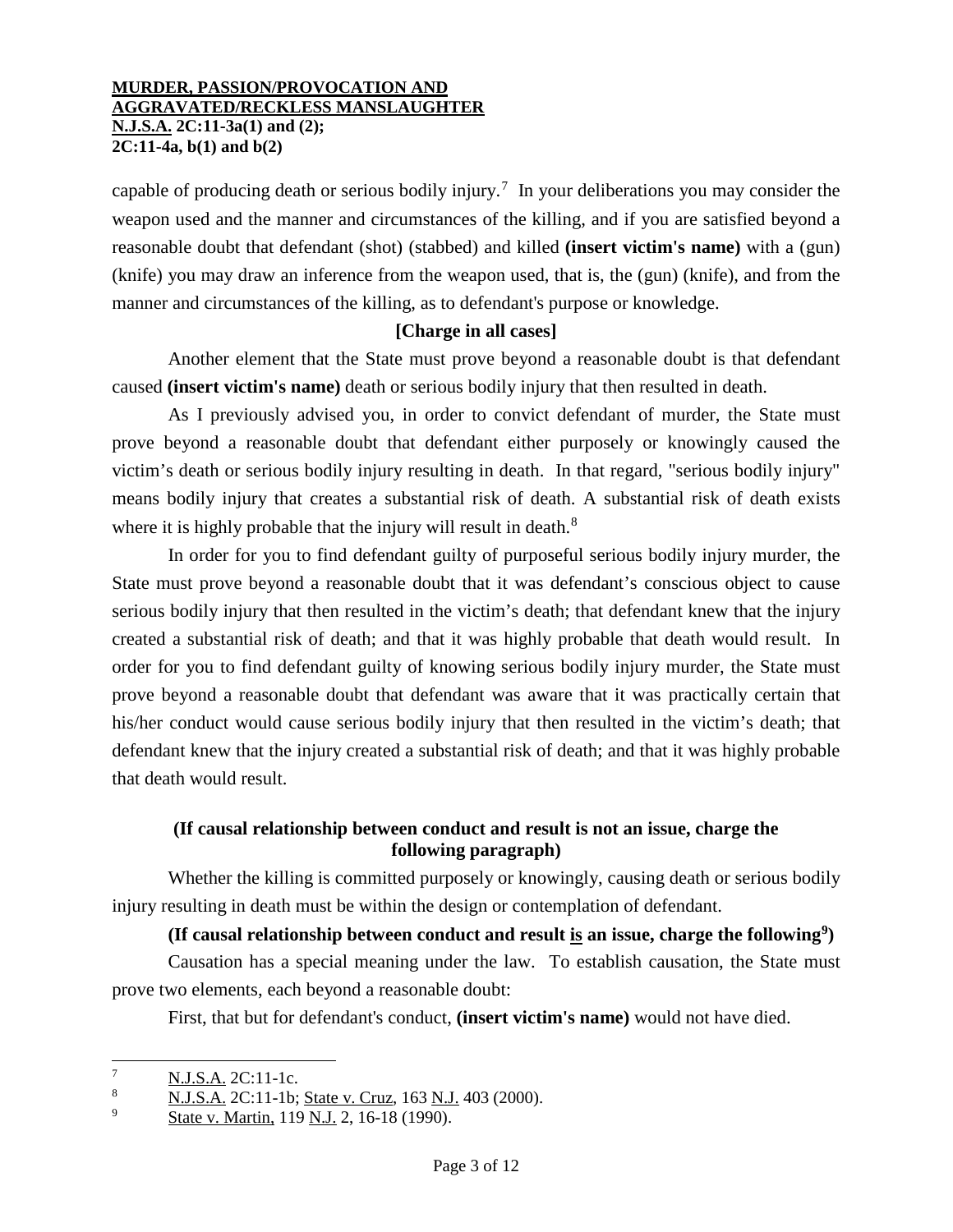Second, **(insert victim's name)** death must have been within the design or contemplation of defendant. If not, it must involve the same kind of injury or harm as that designed or contemplated, and must also not be too remote, too accidental in its occurrence, or too dependent on another's volitional act to have a just bearing on defendant's liability or on the gravity of his/her offense. In other words, the State must prove beyond a reasonable doubt that **(insert victim's name)** death was not so unexpected or unusual that it would be unjust to find defendant guilty of murder.<sup>[10](#page-3-0)</sup>

# **(Where defendant and State offer contrasting factual theories of causation, each version should be summarized for the jury. [11\)](#page-3-1)**

All jurors do not have to agree unanimously concerning which form of murder is present so long as all believe that it was one form of murder or the other. However, for a defendant to be guilty of murder, all jurors must agree that defendant either knowingly or purposely caused the death or serious bodily injury resulting in the death of **(insert victim's name)**.

The third element that the State must prove beyond a reasonable doubt to find defendant guilty of murder is that defendant did not act in the heat of passion resulting from a reasonable provocation.

Passion/provocation manslaughter is a death caused purposely or knowingly that is committed in the heat of passion resulting from a reasonable provocation.

Passion/provocation manslaughter has four factors which distinguish it from murder.<sup>[12](#page-3-2)</sup> In order for you to find defendant guilty of murder, the State need only prove the absence of any one of them beyond a reasonable doubt. The four factors are:

- (1) There was adequate provocation;
- (2) The provocation actually impassioned defendant;
- (3) Defendant did not have a reasonable time to cool off between the provocation and the act which caused death; and
- (4) Defendant did not actually cool off before committing the act which caused death.

The first factor you must consider is whether the State has proven beyond a reasonable doubt that the provocation was not adequate. Whether the provocation is inadequate essentially amounts to whether loss of self-control is a reasonable reaction to the circumstances. In order

<span id="page-3-0"></span> $\frac{10}{11}$  State v. Martin, 119 N.J. at 33.  $\overline{a}$ 

<span id="page-3-1"></span> $\frac{11}{12}$  State v. Martin, 119 N.J. at 18.

<span id="page-3-2"></span>The four factors of passion/provocation manslaughter and their definitions are set forth in State v. Mauricio, 117 N.J. 402, 412-15 (1990).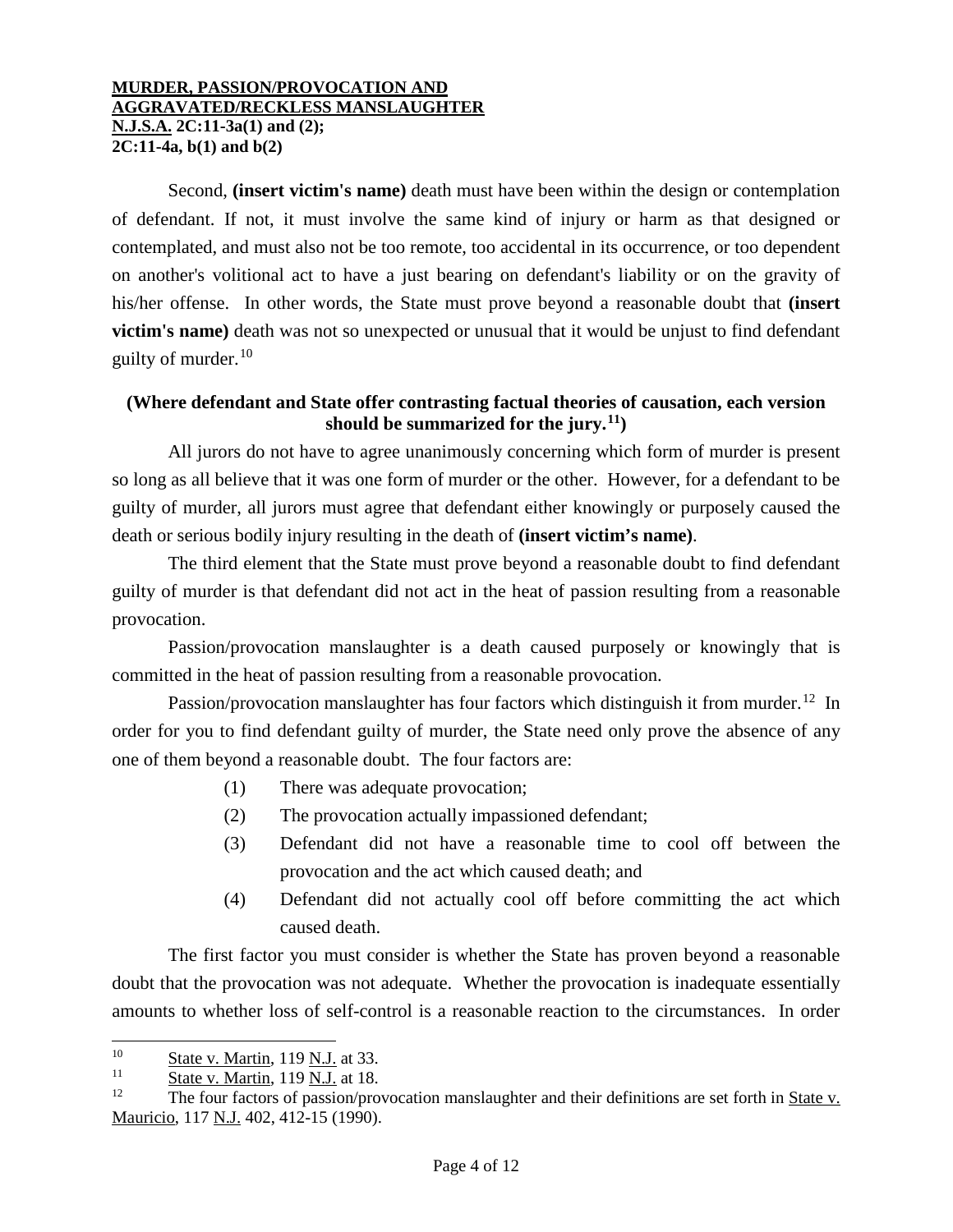for the State to carry its burden it must prove beyond a reasonable doubt that the provocation was not sufficient to arouse the passions of an ordinary person beyond the power of his/her control.<sup>[13](#page-4-0)</sup> For example, words alone do not constitute adequate provocation.<sup>[14](#page-4-1)</sup> On the other hand, a threat with a gun or knife<sup>[15](#page-4-2)</sup> or a significant physical confrontation might be considered adequate provocation.[16](#page-4-3) Again, the State must prove that the provocation was not adequate.

The second factor you must consider is whether the State has proven beyond a reasonable doubt that defendant was not actually impassioned, that is, that he/she did not actually lose his/her self-control.

The third factor you must consider is whether the State has proven beyond a reasonable doubt that defendant had a reasonable time to cool off. In other words, you must determine whether the State has proven that the time between the provoking event(s) and the act(s) which caused death was adequate for the return of a reasonable person's self-control.

The fourth factor you must consider is whether the State has proven beyond a reasonable doubt that defendant actually did cool off before committing the act(s) which caused death, that is, that he/she was no longer actually impassioned.

If you determine that the State has proven beyond a reasonable doubt that there was not adequate provocation or that the provocation did not actually impassion the defendant or that defendant had a reasonable time to cool off or that defendant actually cooled off, and, in addition to proving beyond a reasonable doubt that at least one of these factors was not present, you determine that the State has proven beyond a reasonable doubt that defendant purposely or knowingly caused death or serious bodily injury resulting in death, you must find defendant guilty of murder.

If, on the other hand, you determine that the State has not disproved at least one of the factors of passion/provocation manslaughter beyond a reasonable doubt, but that the State has proven beyond a reasonable doubt that defendant purposely or knowingly caused death or serious bodily injury resulting in death, then you must find him/her guilty of passion/provocation manslaughter.

<span id="page-4-0"></span> $\frac{13}{14}$  State v. Mauricio, 117 N.J. at 412, quoting State v. King, 37 N.J. 285, 301-02 (1962). 13

<span id="page-4-1"></span><sup>&</sup>lt;sup>14</sup> State v. Mauricio, 117 N.J. at 413, quoting State v. Crisantos, 102 N.J. 265, 274 (1986).<br><sup>15</sup> State v. Mauricio, 117 N.J. at 414, quoting State v. Powell, 84 N.J. 305, 320 (1980), an

<span id="page-4-2"></span>State v. Mauricio, 117 N.J. at 414, quoting State v. Powell, 84 N.J. 305, 320 (1980), and State v. Bonano, 59 N.J. 515, 523-24 (1971).

<span id="page-4-3"></span><sup>16</sup> Where applicable, the jury must be instructed that a continuing course of ill treatment by the decedent against the defendant or a third person "with whom the defendant stands in close relationship", can constitute adequate provocation. State v. Coyle, 119 N.J. at 225-28, citing State v. Kelly, 97 N.J. 178 (1984), and State v. Guido, 40 N.J. 191 (1963).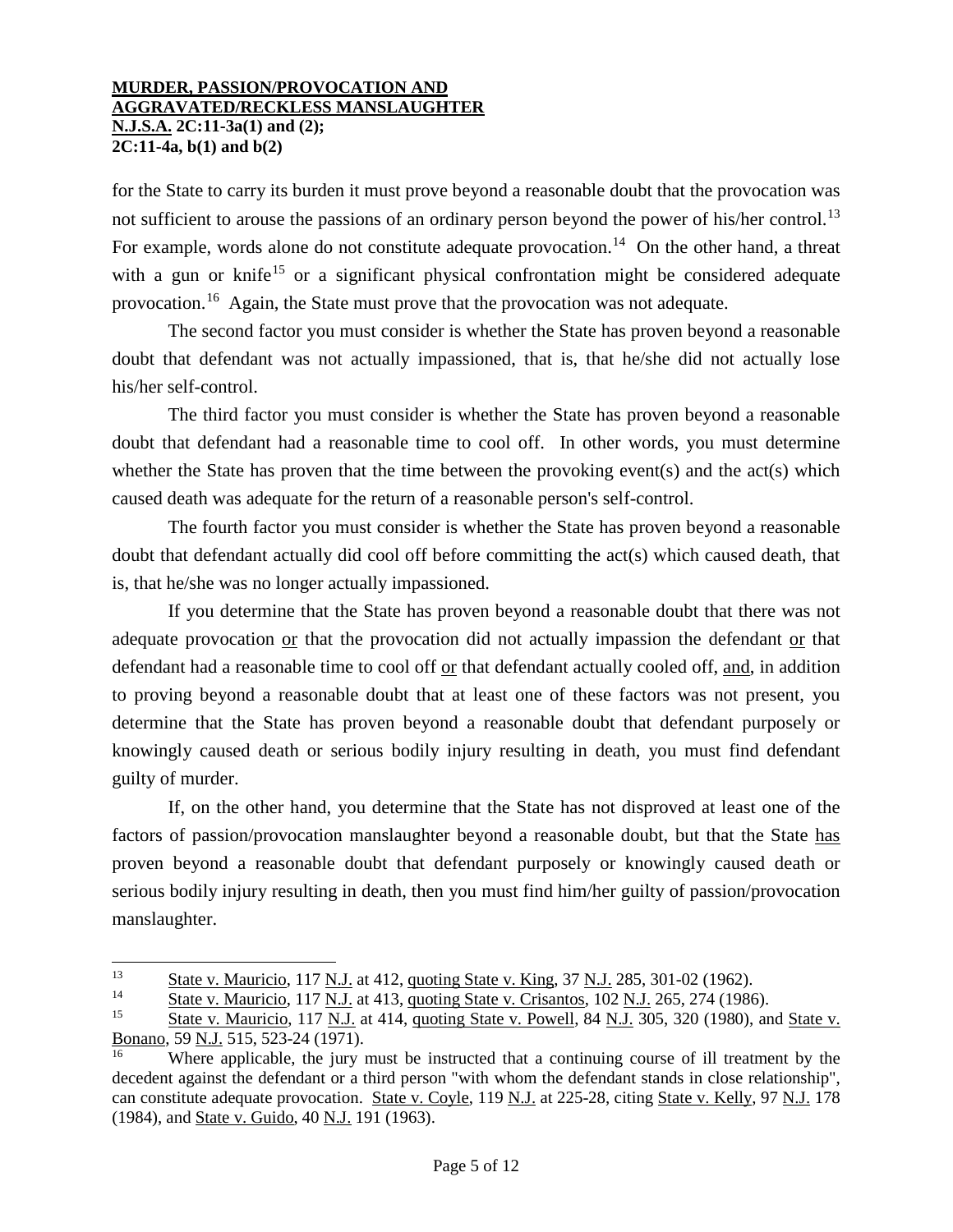If, however, the State has failed to prove beyond a reasonable doubt that defendant purposely or knowingly caused death or serious bodily injury resulting in death, you must find the defendant not guilty of murder and passion/provocation manslaughter, (and go on to consider whether defendant should be convicted of the crimes of aggravated or reckless manslaughter).

A person is guilty of aggravated manslaughter if he/she recklessly causes the death of another person under circumstances manifesting extreme indifference to human life.

In order for you to find defendant guilty of aggravated manslaughter, the State is required to prove each of the following elements beyond a reasonable doubt:

- (1) that defendant caused **(insert victim's name)** death, and
- (2) that defendant did so recklessly, and
- (3) that defendant did so under circumstances manifesting extreme indifference to human life.

One element that the State must prove beyond a reasonable doubt is that defendant acted recklessly.

A person who causes another's death does so recklessly when he/she is aware of and consciously disregards a substantial and unjustifiable risk that death will result from his/her conduct. The risk must be of such a nature and degree that, considering the nature and purpose of defendant's conduct and the circumstances known to defendant, his/her disregard of that risk is a gross deviation from the standard of conduct that a reasonable person would follow in the same situation.<sup>[17](#page-5-0)</sup>

In other words, you must find that defendant was aware of and consciously disregarded the risk of causing death. If you find that defendant was aware of and disregarded the risk of causing death, you must determine whether the risk that he/she disregarded was substantial and unjustifiable. In doing so, you must consider the nature and purpose of defendant's conduct, and the circumstances known to defendant, and you must determine whether, in light of those factors, defendant's disregard of that risk was a gross deviation from the conduct a reasonable person would have observed in defendant's situation.<sup>[18](#page-5-1)</sup>

<span id="page-5-0"></span> $\frac{N.J.S.A.}{18}$   $\frac{2C:2-2(3)}{N}$ . 17

<span id="page-5-1"></span>This expanded explanation of recklessness is adapted from the following position of the Code Commentary:

The Code requires, however, that the risk thus consciously disregarded by the actor be substantial and unjustifiable; even substantial risks may be created without recklessness when the actor seeks to serve a proper purpose. Accordingly, to aid the ultimate determination, the Code points expressly to the factors to be weighted in judgment: the nature and degree of the risk disregarded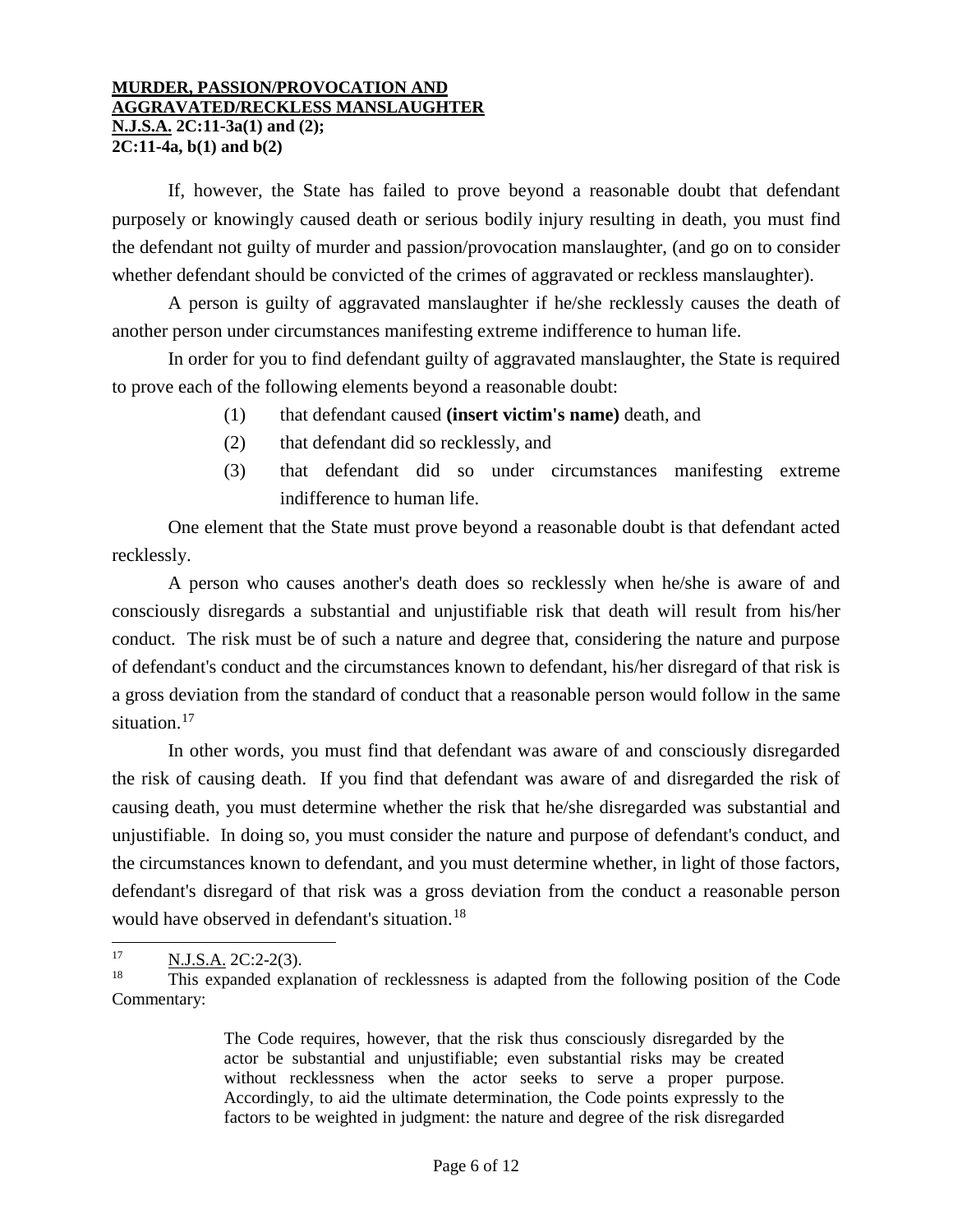# **(Summarize, if helpful, all of the evidence relevant to recklessness, including any contrasting accounts of events by the defense and the State.)[19](#page-6-0)**

Another element that the State must prove beyond a reasonable doubt is that defendant acted under circumstances manifesting extreme indifference to human life. The phrase "under circumstances manifesting extreme indifference to human life" does not focus on defendant's state of mind, but rather on the circumstances under which you find he/she acted. If, in light of all the evidence, you find that defendant's conduct resulted in a probability as opposed to a mere possibility of death, then you may find that he/she acted under circumstances manifesting extreme indifference to human life.<sup>20</sup> On the other hand, if you find that his/her conduct resulted in only a possibility of death, then you must acquit him/her of aggravated manslaughter and consider the offense of reckless manslaughter, which I will explain to you shortly.

The final element that the State must prove beyond a reasonable doubt is that defendant caused **(insert victim's name)** death.

**(If causal relationship between conduct and result is not an issue, charge the following:)** You must find that **(insert victim's name)** would not have died but for defendant's conduct. $21$ 

**(If causal relationship between conduct and result is an issue, charge the following)[22](#page-6-3)**

> by the actor, the nature and purpose of his conduct and the circumstances known to him in acting.

Some principle must be articulated, however, to indicate what final judgment is demanded after everything is weighed. There is no way to state this value judgment that does not beg the question in the last analysis. The point is that the jury must evaluate the conduct and determine whether it should be condemned. The Code, therefore, proposes that this difficulty be resolved by asking the jury whether the defendant's conduct involved a gross deviation from the standard of conduct that a reasonable person would observe. This seems to us to be the most appropriate way to put the issue to a jury. (Final Report of the New Jersey Criminal Law Revision Commission, Commentary (1971) at 42.)

<span id="page-6-0"></span><sup>19</sup> In State v. Concepcion, 111 N.J. 373, 380-81 (1988), the Supreme Court reversed the defendant's conviction of reckless manslaughter because the trial judge had selectively summarized only one aspect of the critical events and had failed to explain that the jury must make a preliminary finding resolving contrasting factual accounts of events.<br> $^{20}$  In State v Curtis 195 N I

<span id="page-6-1"></span>In State v. Curtis, 195 N.J. Super. 354, 364-65 (App. Div. 1984), the court found that the difference between aggravated and reckless manslaughter is the degree of risk created by defendant's conduct. If, under all the surrounding circumstances, the defendant's conduct creates a probability, as opposed to a "mere possibility" of death, then the circumstances manifest "extreme indifference to human life" and the offense is aggravated manslaughter. Id. at 365-65. The Supreme Court endorsed Curtis in State v. Breakiron, 108 N.J. 591, 605 (1987).

<span id="page-6-3"></span><span id="page-6-2"></span> $\frac{21}{22}$  N.J.S.A. 2C:2-3(a)(1).

State v. Concepcion, 111 N.J. 373, 377 (1988); N.J.S.A. 2C:2-3c.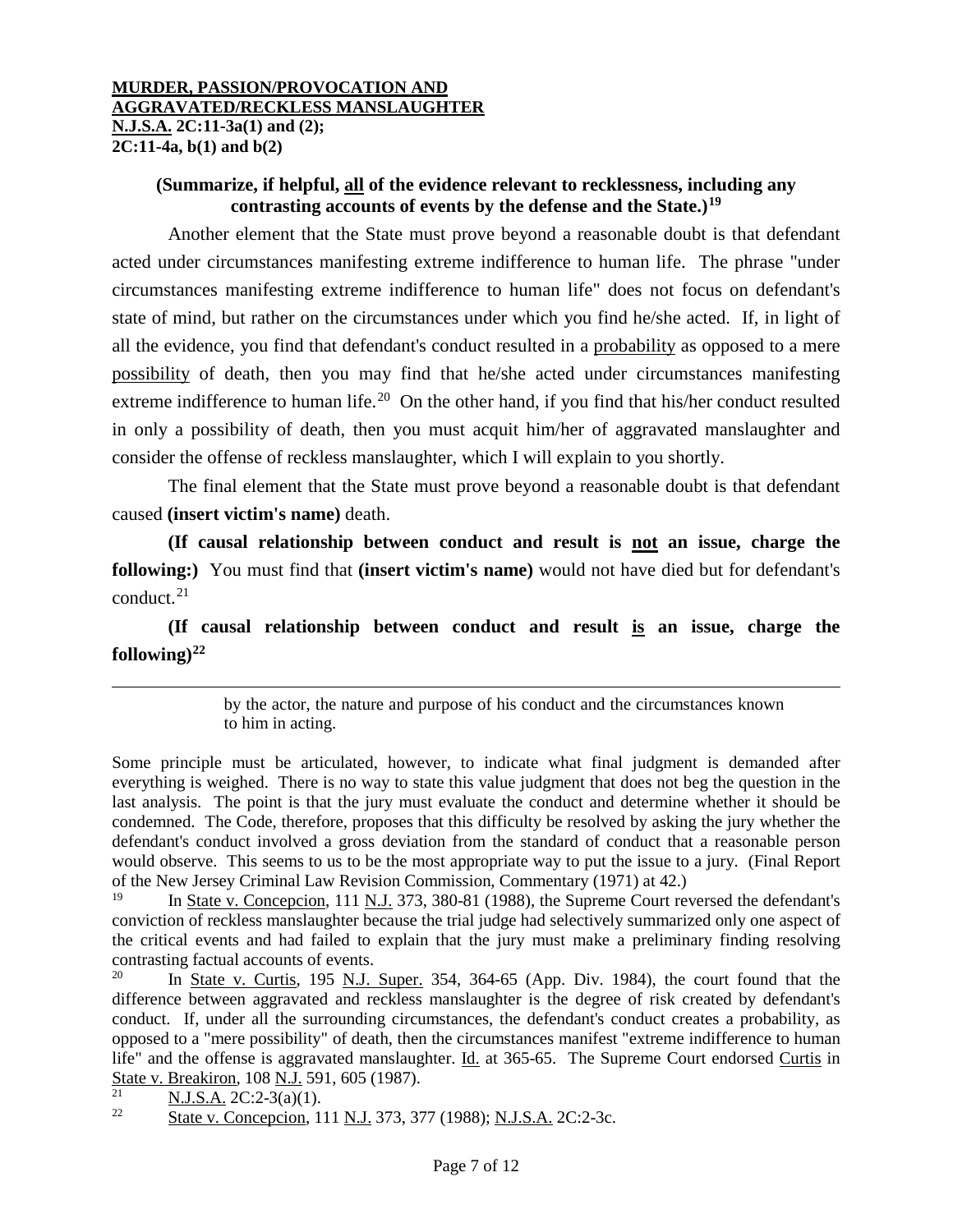Causation has a special meaning under the law. To establish causation, the State must prove two elements, each beyond a reasonable doubt:

First, that but for defendant's conduct, **(insert victim's name)** would not have died.

Second, **(insert victim's name)** death must have been within the risk of which defendant was aware. If not, it must involve the same kind of injury or harm as the probable result of defendant's conduct, and must also not be too remote, too accidental in its occurrence, or too dependent on another's volitional act to have a just bearing on defendant's liability or on the gravity of his/her offense. In other words, the State must prove beyond a reasonable doubt that **(insert victim's name)** death was not so unexpected or unusual that it would be unjust to find the defendant guilty of aggravated manslaughter. $^{23}$  $^{23}$  $^{23}$ 

## **[NOTE: In cases where Causation - Removal of Life Support is an issue, the jury should be instructed as follows:**

You have heard testimony that on [date], **(insert victim's name)** was taken off life support and that (he/she) died at some point after this was done. Should you find beyond a reasonable doubt that **(insert victim's name)** died from medical complications that resulted from injuries caused by defendant's actions, the removal of life support, in this case (method of removal), is not an intervening cause that relieves defendant of any criminal liability for those actions.[24](#page-7-1) That is, if defendant's actions set in motion **(insert victim's name)** need for life support, without which death would result naturally, then the causal link between defendant's action and the death of **(insert victim's name)** was not broken by an unforeseen, extraordinary act when **(insert victim's name)** was removed from life support and then expired, unless there was an intervening volitional act of another.**]** [25](#page-7-2)

# **(Where defendant and State offer contrasting factual theories of causation, each version should be summarized for the jury.[26\)](#page-7-3)**

# **[CHARGE IN ALL CASES]**

If after consideration of all the evidence you are convinced beyond a reasonable doubt that defendant recklessly caused **(insert victim's name)** death under circumstances manifesting extreme indifference to human life, then your verdict must be guilty of aggravated manslaughter.

If, however, after consideration of all the evidence you are not convinced beyond a reasonable doubt that defendant recklessly caused **(insert victim's name)** death under

<span id="page-7-0"></span> $\frac{23}{24}$  State v. Martin, 119 N.J. at 33.

<span id="page-7-1"></span> $\frac{24}{25}$  State v. Pelham, 176 N.J. 448, 455-56 and n. 2 (2003).

<span id="page-7-2"></span> $\frac{25}{26}$  Pelham, 176 N.J. at 467.

<span id="page-7-3"></span>State v. Martin, 119 N.J. at 18.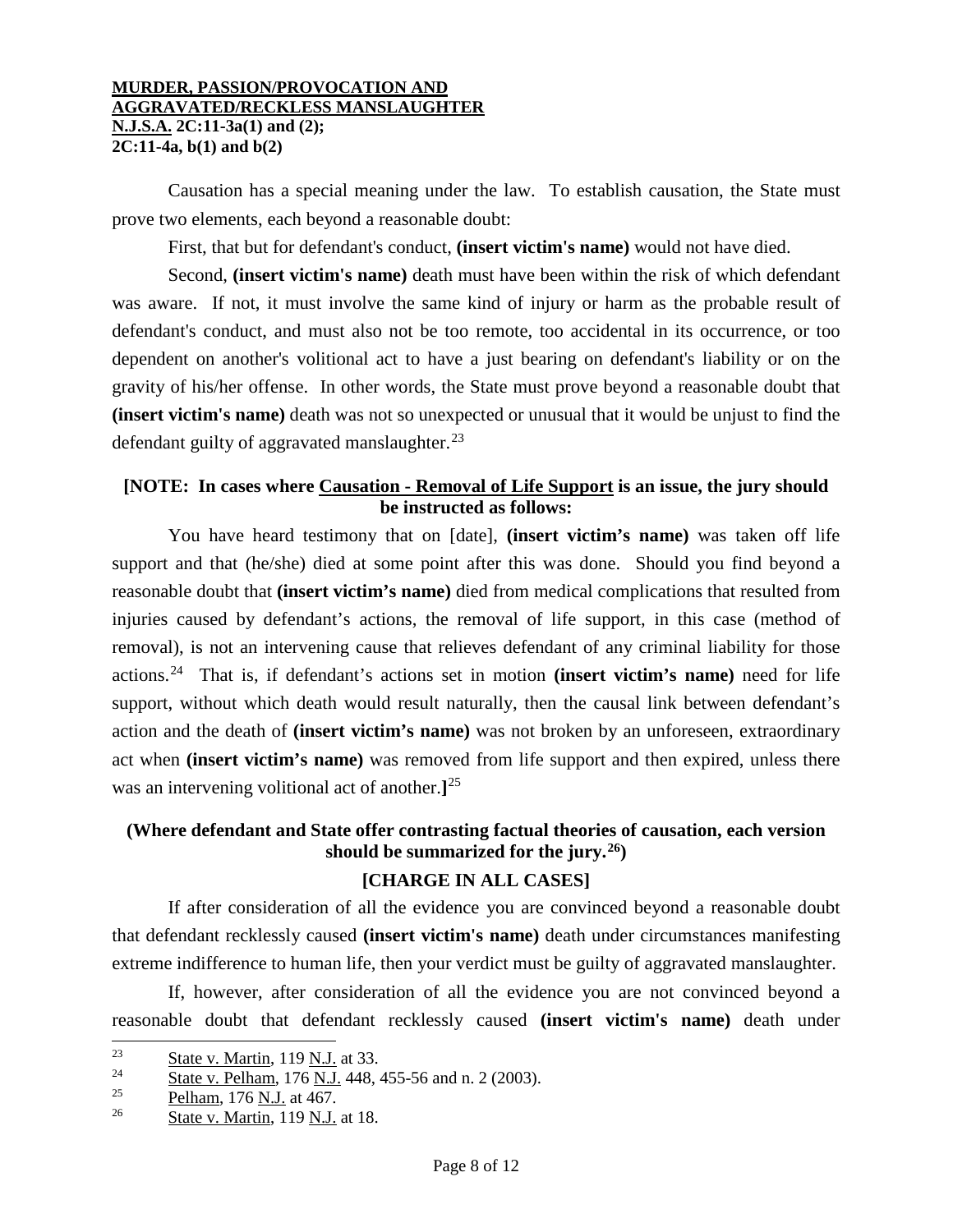circumstances manifesting extreme indifference to human life, you must find defendant not guilty of aggravated manslaughter (and go on to consider whether defendant should be convicted of reckless manslaughter<sup>27</sup>).

A person is guilty of reckless manslaughter if he/she recklessly causes the death of another person.

In order for you to find defendant guilty of reckless manslaughter, the State is required to prove each of the following elements beyond a reasonable doubt:

- (1) that defendant caused **(insert victim's name)** death, and
- (2) that defendant did so recklessly.

One element that the State must prove beyond a reasonable doubt is that defendant acted recklessly.

A person who causes another's death does so recklessly when he/she is aware of and consciously disregards a substantial and unjustifiable risk that death will result from his/her conduct. The risk must be of such a nature and degree that, considering the nature and purpose of defendant's conduct and the circumstances known to defendant, his/her disregard of that risk is a gross deviation from the standard of conduct that a reasonable person would follow in the same situation.<sup>[28](#page-8-1)</sup>

In other words, you must find that defendant was aware of and consciously disregarded the risk of causing death. If you find that defendant was aware of and disregarded the risk of causing death, you must determine whether that risk that he/she disregarded was substantial and unjustifiable. In doing so, you must consider the nature and purpose of defendant's conduct and the circumstances known to defendant, and you must determine whether, in light of those factors, defendant's disregard of that risk was a gross deviation from the conduct a reasonable person would have observed in defendant's situation.<sup>[29](#page-8-2)</sup>

# **(Summarize, if helpful, all of the evidence relevant to recklessness, including any contrasting accounts of events by the defense and the State.)[30](#page-8-3)**

The other element that the State must prove beyond a reasonable doubt is that defendant caused **(insert victim's name)** death.

**(If causal relationship between conduct and result is not an issue, charge the following)**

<span id="page-8-0"></span>If appropriate, where the instrumentality of death is an auto or vessel, give a separate charge on Vehicular Homicide (N.J.S.A. 2C:11-5). 27

<span id="page-8-1"></span> $\frac{28}{29}$  N.J.S.A. 2C:2-2(3).

<span id="page-8-2"></span> $\frac{29}{30}$  See n.17, supra.

<span id="page-8-3"></span>See n.18, supra.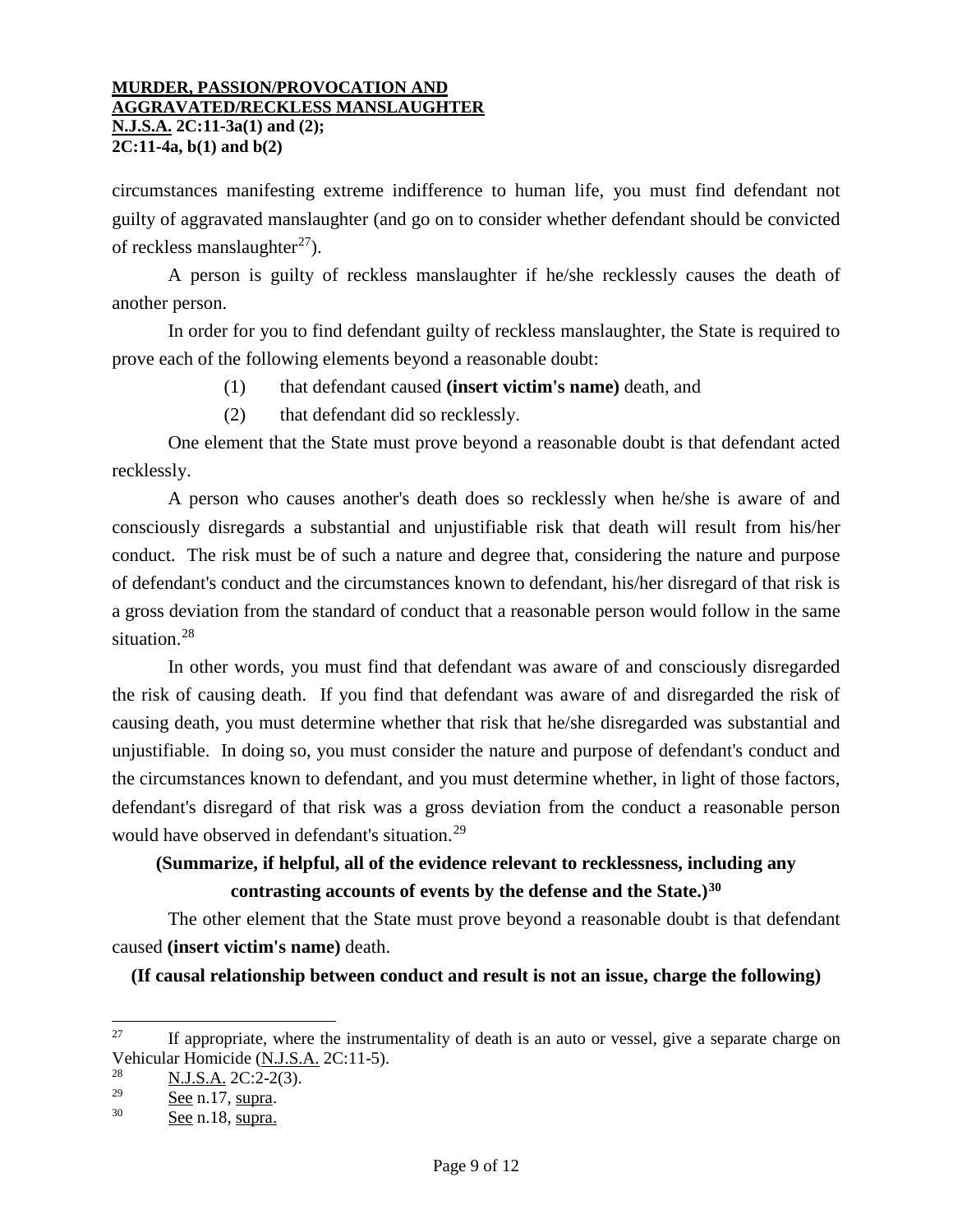You must find that **(insert victim's name)** would not have died but for defendant's conduct.[31](#page-9-0)

## **(If causal relationship between conduct and result is an issue, charge the following)[32](#page-9-1)**

Causation has a special meaning under the law. To establish causation, the State must prove two elements, each beyond a reasonable doubt:

First, that but for defendant's conduct, the victim would not have died.

Second, **(insert victim's name)** death must have been within the risk of which defendant was aware. If not, it must involve the same kind of injury or harm as the probable result of defendant's conduct and must also not be too remote, too accidental in its occurrence, or too dependent on another's volitional act to have a just bearing on defendant's liability or on the gravity of his/her offense. In other words, the State must prove beyond a reasonable doubt that **(insert victim's name)** death was not so unexpected or unusual that it would be unjust to find defendant guilty of reckless manslaughter.<sup>[33](#page-9-2)</sup>

## **(Where defendant and State offer contrasting factual theories of causation, each version should be summarized for the jury.[34\)](#page-9-3)**

If after consideration of all the evidence you are convinced that the State has proven beyond a reasonable doubt that defendant recklessly caused **(insert victim's name)** death, then your verdict must be guilty of reckless manslaughter.

If, however, after consideration of all the evidence you are not convinced that the State has proven beyond a reasonable doubt that defendant recklessly caused **(insert victim's name)** death, you must find defendant not guilty of reckless manslaughter.

<span id="page-9-0"></span> $\frac{31}{32}$  N.J.S.A. 2C:2-3 (a)(1).

<span id="page-9-1"></span> $\frac{32}{33}$  State v. Concepcion, 111 N.J. 373, 377 (1988); N.J.S.A. 2C:2-3c.

<span id="page-9-2"></span> $\frac{\text{State v. Martin}}{34}$ ,  $\frac{\text{State v. Martin}}{110 \text{ N. J.}}$  at 33.

<span id="page-9-3"></span>State v. Martin, 119 N.J. at 18.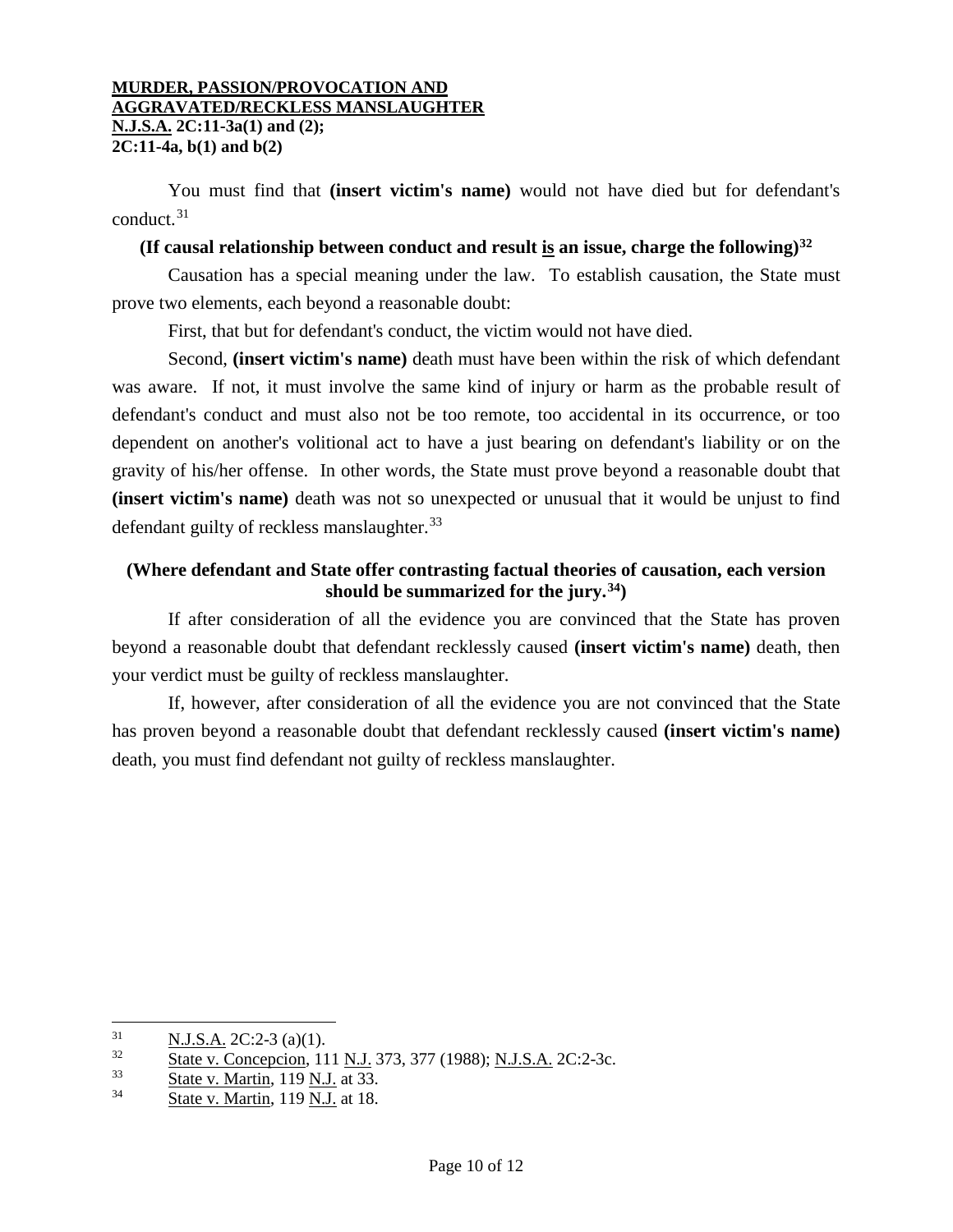### **SAMPLE VERDICT SHEET**

**(Murder (Own Conduct), Passion/Provocation and Aggravated/Reckless Manslaughter)**

## **[TO BE USED WHERE PASSION-PROVOCATION IS SUBMITTED TO JURY]**

| <b>STATE OF NEW JERSEY</b> | <b>SUPERIOR COURT OF NEW JERSEY</b>  |
|----------------------------|--------------------------------------|
|                            | <b>LAW DIVISION</b><br><b>COUNTY</b> |
|                            |                                      |
|                            | <b>INDICTMENT No.</b>                |
| Defendant.                 |                                      |

*This form is only to be used to report your verdict.* 

## **QUESTION NUMBER ONE**

On the charge of Murder, we find the defendant:

| 1a. | Not Guilty of Murder                           |  |
|-----|------------------------------------------------|--|
|     | 1b. Guilty of Passion/Provocation Manslaughter |  |
|     | 1c. Guilty of Murder                           |  |

**If you have found the defendant Not Guilty of Murder, go to question number two.** 

### **If you have found the defendant Guilty of Murder, please answer the following:**

Do you find that the defendant committed the Murder by his/her own conduct?

\_\_\_\_ \_\_\_\_ Yes No

**(INSERT IF ADDITIONAL CHARGES: If you have found the defendant guilty on question number 1b or question number 1c, and have answered the accompanying question regarding own conduct, go to Question Four)**